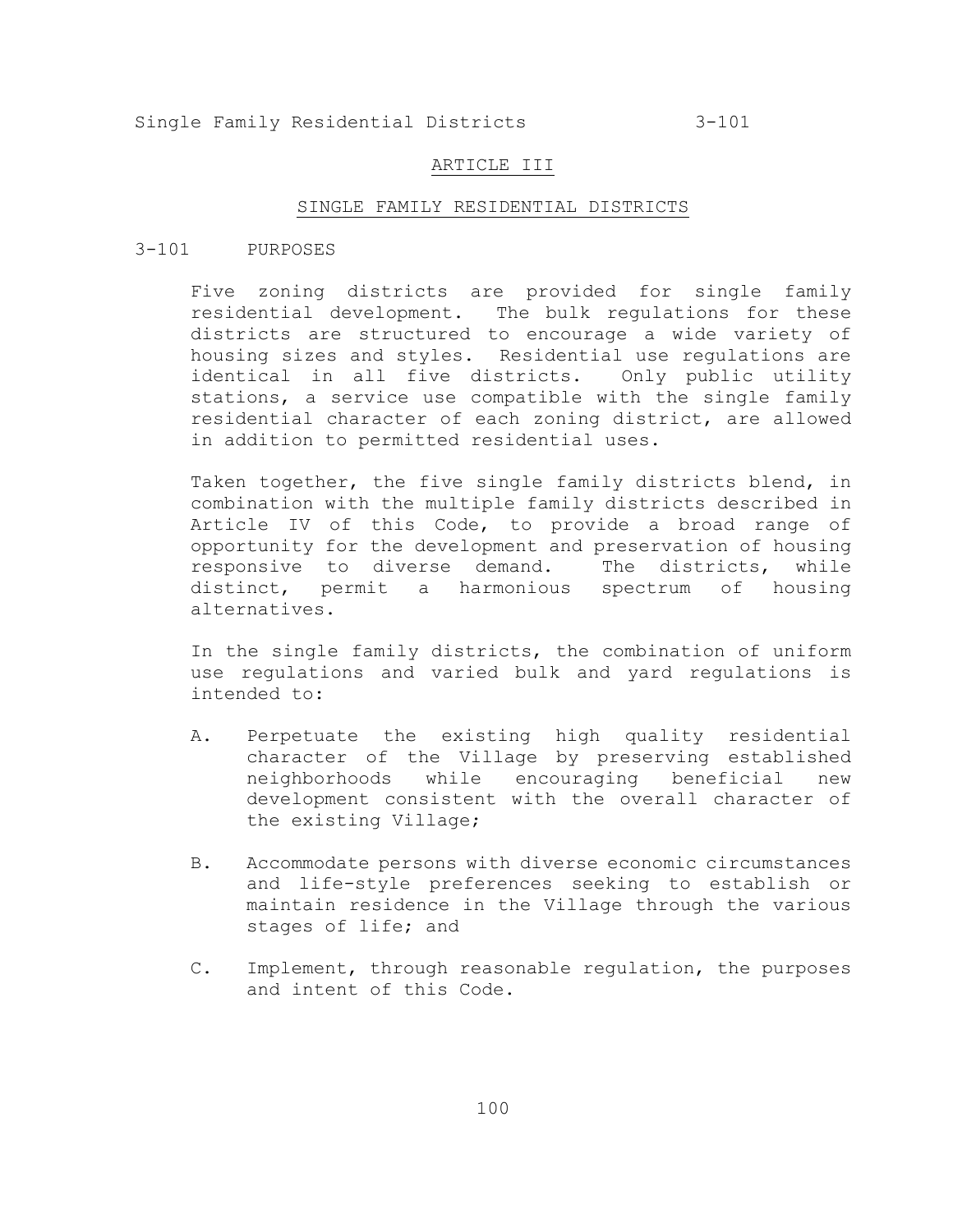3-102 PERMITTED USE

The following use and no other is permitted as of right in all Single Family Residential Districts:

- A. Single Family Detached Dwellings.
- 3-103 ACCESSORY USES AND STRUCTURES

Accessory uses and structures are permitted in all Single Family Residential Districts subject to the provisions of Section 9-101 of this code.

3-104 HOME OCCUPATIONS

Home occupations are permitted in all Single Family Residential Districts subject to the provisions of Section 9-102 of this Code.

3-105 TEMPORARY USES

Temporary uses are permitted in all Single Family Residential Districts subject to the provisions of Section 9-103 of this Code.

3-106 SPECIAL USES

Except as specifically limited in the following paragraphs, the following use may be permitted in any Single Family Residential District subject to the issuance of a special use permit as provided in Section 14-401 of this Code and subject to the additional standards hereinafter set forth:

- A. Public Utility Stations, subject to the following additional standards:
	- 1. Structure Appearance and Screening. All structures either shall have exteriors that give appearance of a structure permitted in the district where located or shall comply with the buffer and landscape requirements applicable to non-dwelling uses abutting a residential district pursuant to Subsection 9-014H of this Code.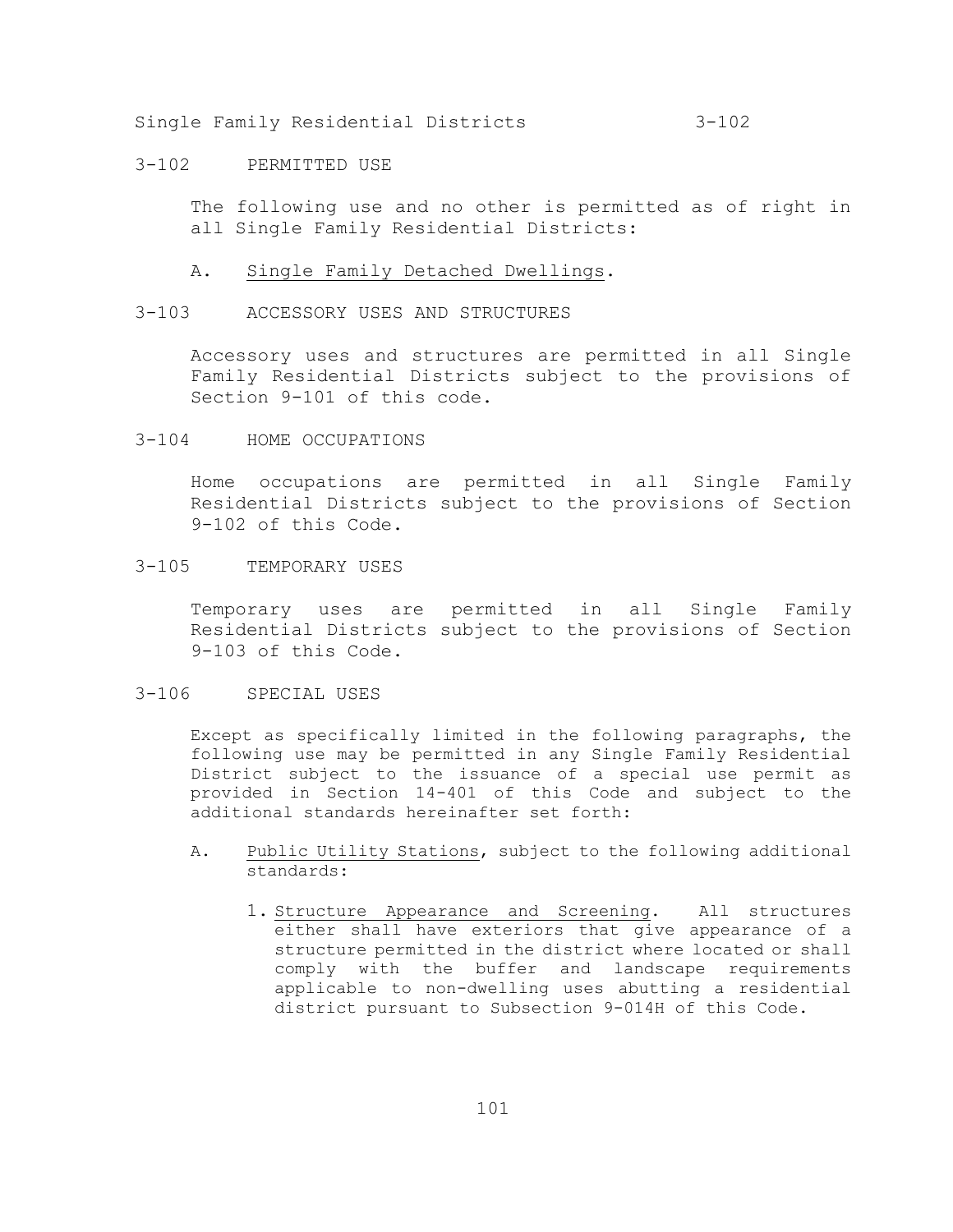- 2. Safety Fencing. All such uses shall be fenced when any hazard to the safety of human or animal life is present.
- 3. Service and Storage Prohibited. No service or storage yard or structure shall be permitted except as permitted for other uses in the district.
- 3-107 PARKING AND LOADING REQUIREMENTS

The parking and loading requirements applicable in all Single Family Residential Districts are set forth in Section 10-101 and 10-102 of this Code.

3-108 SIGN REGULATIONS

Sign regulations applicable in all Single Family Residential Districts are set forth in Article XI of this Code.

3-109 BUFFERS, LANDSCAPING, AND FENCES

Requirements relating to buffering and landscaping of certain uses and structures and fences in the Single Family Residential Districts are set forth in Sections 9-104 and 9-105 of this Code.

3-110 BULK, YARD, AND SPACE REQUIREMENTS

The building height, lot, yard, dwelling size, and coverage requirements applicable in the Single Family Residential Districts are set forth in the following table. Footnote references appear in Subsection G of this Section at the end of the table.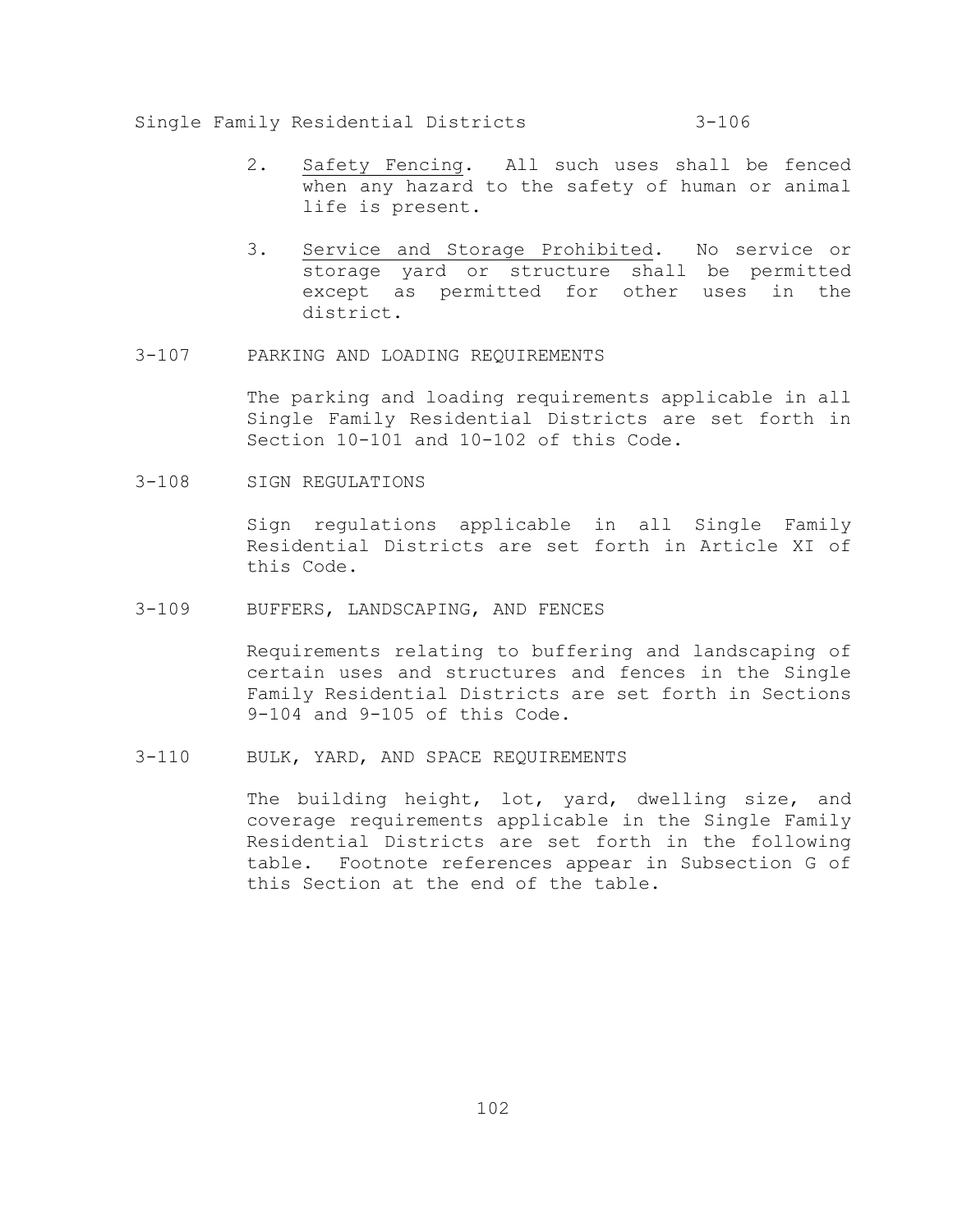|               | $R-1$                                                                                                                          | $R-2$                                                                                  | $R-3$           | $R-4$           | $R-5$           |
|---------------|--------------------------------------------------------------------------------------------------------------------------------|----------------------------------------------------------------------------------------|-----------------|-----------------|-----------------|
| Α.            | Height <sup>(1)</sup><br>$1$ .<br>Stories (whichever) 2.5<br>2.<br>Feet<br>35<br>(is less)<br>38<br>3.<br>Maximum              | 2.5<br>35<br>38                                                                        | 2.5<br>35<br>38 | 2.5<br>35<br>38 | 2.5<br>35<br>38 |
| <b>B.</b>     | Minimum Lot Area and Dimensions <sup>(2)</sup>                                                                                 |                                                                                        |                 |                 |                 |
|               | 16,000<br>$1$ .<br>Total Lot Area<br>(square feet)<br>2.<br>Lot Width (feet)<br>60                                             | 12,500<br>60                                                                           | 7,500<br>50     | 6,000<br>50     | 5,000<br>50     |
| $\mathbb C$ . | Minimum Yards $(2)$ $(3)$ $(4)$ $(5)$ $(6)$ $(7)$                                                                              |                                                                                        |                 |                 |                 |
|               | Front Yard (feet) <sup>(8)(12)</sup><br>$1$ .<br>35                                                                            | 35                                                                                     | 35              | 35              | 35              |
|               | 2.<br>24<br>Corner Side Yard                                                                                                   | 24                                                                                     | 17              | 17              | 17              |
|               | Interior Side Yard <sup>(9)</sup><br>3.<br>(A) Percentage of<br>10 <sub>8</sub><br>Average lot width<br>(Whichever is Greater) | 10%                                                                                    | 10 <sub>8</sub> | 10 <sub>8</sub> | 10 <sub>8</sub> |
|               | 8<br>(B) Feet                                                                                                                  | 8                                                                                      | 5               | 5               | 5               |
|               | (C) Minimum total<br>both yards (feet) $--$                                                                                    | $ -$                                                                                   | 12              | 12              | 12              |
|               | 4. Rear Yard (feet) <sup>(9)</sup>                                                                                             | 20% of Lot depth or 25', whichever is greater - 35' maximum<br>(all Residential Zones) |                 |                 |                 |
| D.            | Minimum Dwelling Unit 2,000<br>Size (square feet)                                                                              | 2,000                                                                                  | 1,500           | 1,200           | 1,200           |
| Ε.            | Maximum Building Coverage <sup>(10)</sup><br>Interior Lot<br>25%<br>$1$ .<br>2.<br>Corner Lot<br>30%                           | 25%<br>30%                                                                             | 30%<br>35%      | 30%<br>35%      | 35%<br>40%      |
| ${\bf F}$ .   | Maximum Lot Coverage<br>45%                                                                                                    | 45%                                                                                    | 45%             | 45%             | 45%             |
| G.            | Minimum Spaces Between (11) 10                                                                                                 | 10                                                                                     | 10              | 10              | 10              |

G. Exceptions and Explanatory Notes.

Principal and Accessory

1. Height Limitation for Accessory Structures. No accessory structure shall exceed 15 feet in height, measured in accordance with the definition of height in Subsection 16-102H of this Code, or 19 feet in maximum height; provided, however, that (i) flagpoles may extend to a height of 10 feet above the highest point of the roof of the principal structure and (ii) the height of antennas shall be governed by Subsection 9- 101C of this Code. This subsection does not authorize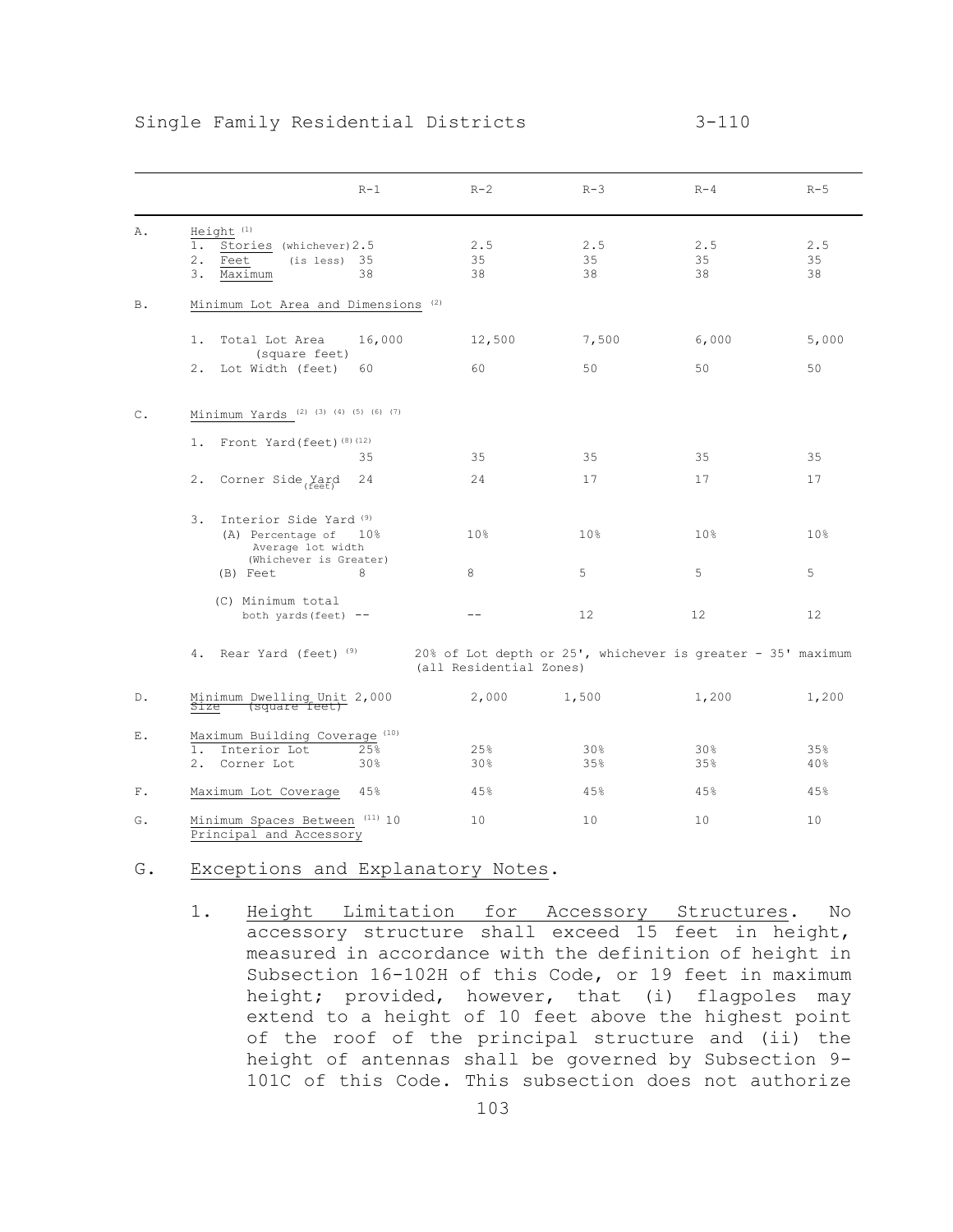any antenna for commercial uses or any small wireless facility or any infrastructure, component, or support structure for or related to a small wireless facility in the single family residential districts.

- 2. Nonconforming Lots. See Section 12-105 of this Code for lot requirements with respect to nonconforming lots of record.
- 3. Visibility Across Corners. Notwithstanding any other provision of this Code to the contrary, nothing shall be erected, placed, planted, allowed to grow, or maintained on any corner lot in any residential district in violation of the standards established in Chapter 155 of the La Grange Code of Ordinances.
- 4. Special Setbacks for Signs. Special setbacks established for some signs in Article XI of this Code shall control over the yard and setback requirements established in the table.
- 5. Specified Structures and Uses in Required Yards. The following structures and uses, except as limited below, may be located in any required yard:
	- (a) Accessibility ramps, compliant with applicable federal and State accessibility laws; and
	- (b) Arbors and trellises having a height of 10 feet or less, but, if located within a front or corner side yard, (i) with no horizontal element exceeding six feet in length, (ii) each horizontal element is at least six feet from every other horizontal element, and (iii) all elements are located at least five feet from front and side lot lines; and
	- (c) Awnings, canopies, eaves, and gutters projecting not more than three feet from an exterior wall of any principal structure and not more than one foot from an exterior wall of any accessory structure, but in no event closer than three feet from any lot line; and
	- (d) Bay windows and balconies projecting not more than three feet from an exterior wall for a distance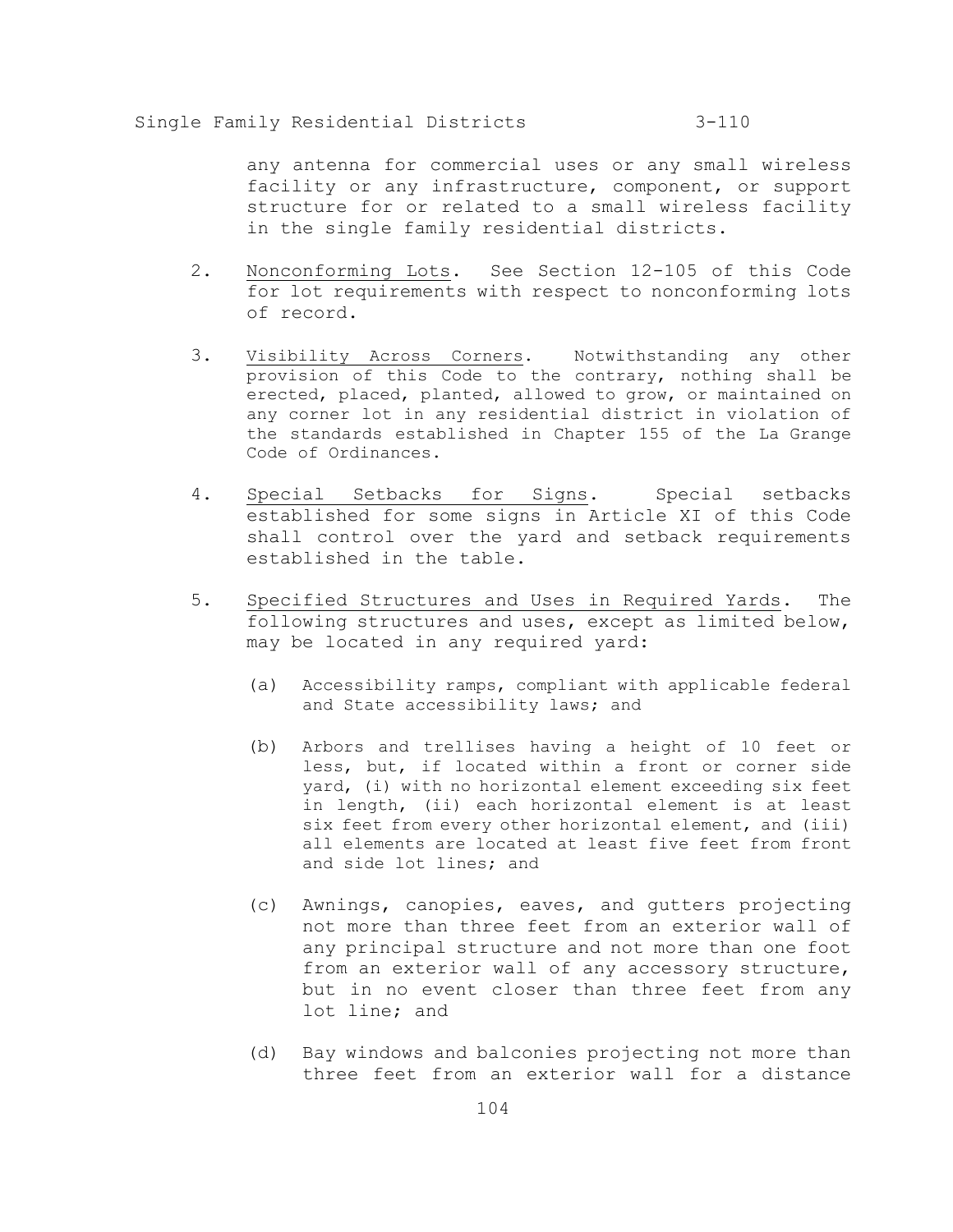not more than one-third of the length of such wall in any front or rear yard; provided that such projections shall come entirely within planes drawn from the main corners of the building at an interior angle of 22½ degrees with the wall in question; and

- (e) Chimneys, flues, belt courses, leaders, sills, pilasters, lintels, ornamental features, cornices, and the like projecting not more than one and one-half feet from any exterior wall, but in no event closer than three feet from any lot line; and
- (f) Decorative columns, pillars, and bases, but if located within a front or corner side yard, then (i) having a height of four feet or less, (ii) having no horizontal element exceeding two feet in width or diameter, (iii) located at least five feet from any interior side lot line, and (iv) subject to the limitations for clear sight areas in Subsection 9-104L of this Code; and
- (g) Animal exercise areas, but only in rear yards and not closer than three feet from any lot line; and
- (h) Fences, walls and hedges, subject to the limitations of Sections 9-104 and 9-105 of this Code; and
- (i) Flagpoles having a height of 20 feet or less; and
- (j) Gazebos and pergolas, but only in rear yards and subject to the limitations of Subsection 9-101C of this Code; and
- (k) Landscape plant materials, but subject to the limitations for clear sight areas in Subsection 9-104L of this Code; and
- (l) Mechanical equipment, only in rear and interior side yards and (i) in no event closer than five feet to any lot line, except any mechanical equipment existing as of March 8, 2021 that does not meet the locational requirements of 3-110G5(l) is considered legal conforming and may be replaced in its current location, (ii) screened with plant material or a suitable screening wall on all sides of the equipment that are visible from a public way, and (iii) subject to the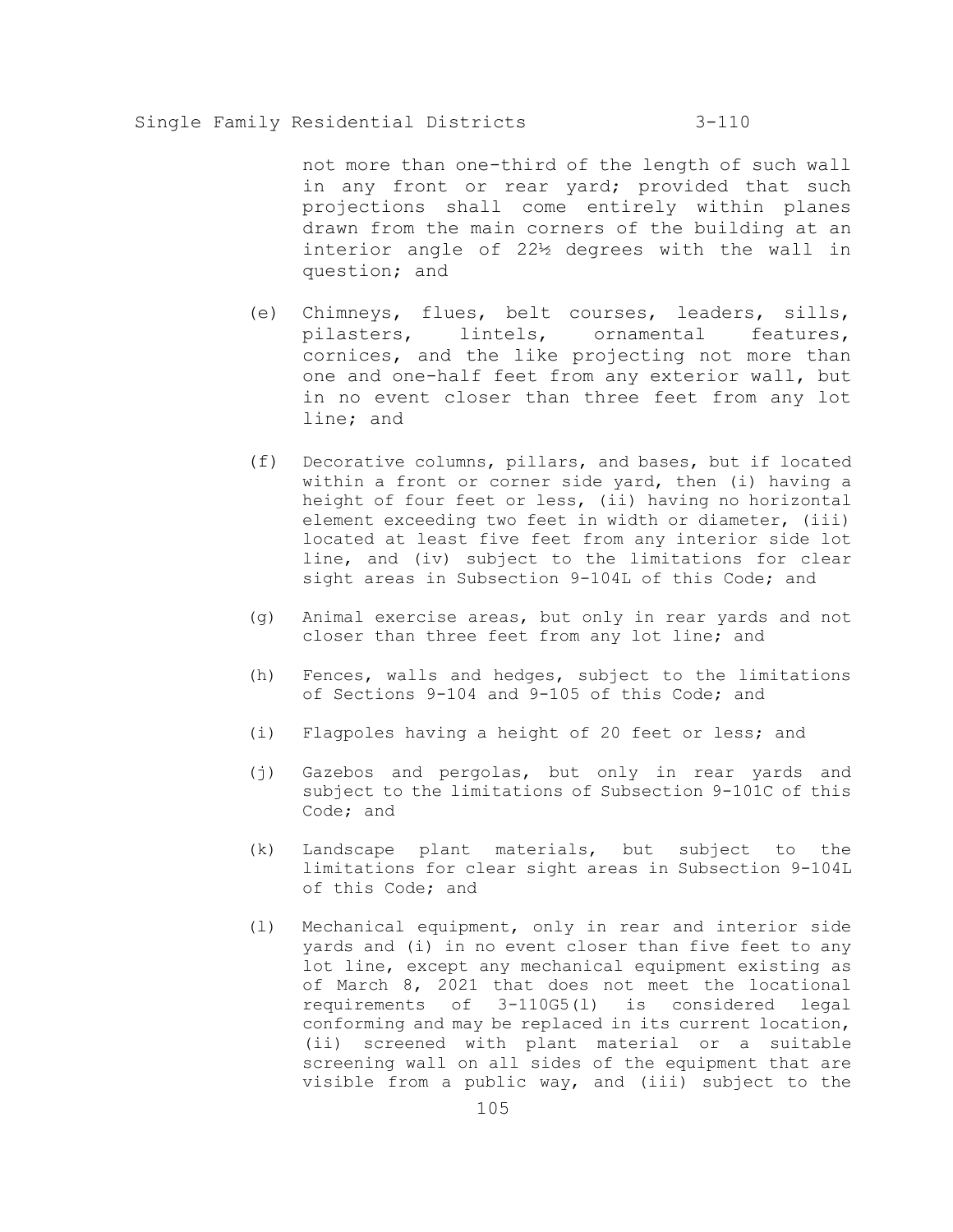noise control standards in Chapter 97 of the La Grange Code of Ordinances; and

- (m) Non-mechanical laundry equipment, but only in rear yards; and
- (n) Outdoor kitchens, but only in rear yards and subject to the limitations of Subsection 9-101C of this Code; and
- (o) Recreational devices, except in front yards and except that freestanding basketball standards are not governed by this section; and
- (p) Parking areas, but only in rear yards and subject to the limitations of Paragraph 9-101C4 of this Code; and
- (q) Patios, but (i) extending not more than seven feet into any front or corner side yard, (ii) in no event closer than 20 feet to any front lot line, and (iii) subject to the grading and drainage standards established in Chapter 150 of the La Grange Code of Ordinances; and
- (r) Seat walls, but (i) extending not more than seven feet into any front or corner side yard and (ii) in no event closer than 20 feet to any front lot line and five feet from any other lot line; and
- (s) Outside stairways projecting from an exterior supporting wall not more than four feet and having a height of four feet or less, but not in any side yard; and
- (t) Statues and ornamental light standards having a height of 10 feet or less; and
- (u) Temporary storage containers, but (i) in no event closer than five feet from any front lot line and no closer than three feet from any other lot line unless on a driveway or other hard-surfaced area and (ii) for time periods not exceeding 10 consecutive days or 30 days in any calendar year except that the Village Manager may approve in writing an extension for a specific number of days of either time period on written request stating extraordinary circumstances or other good cause for an extension; and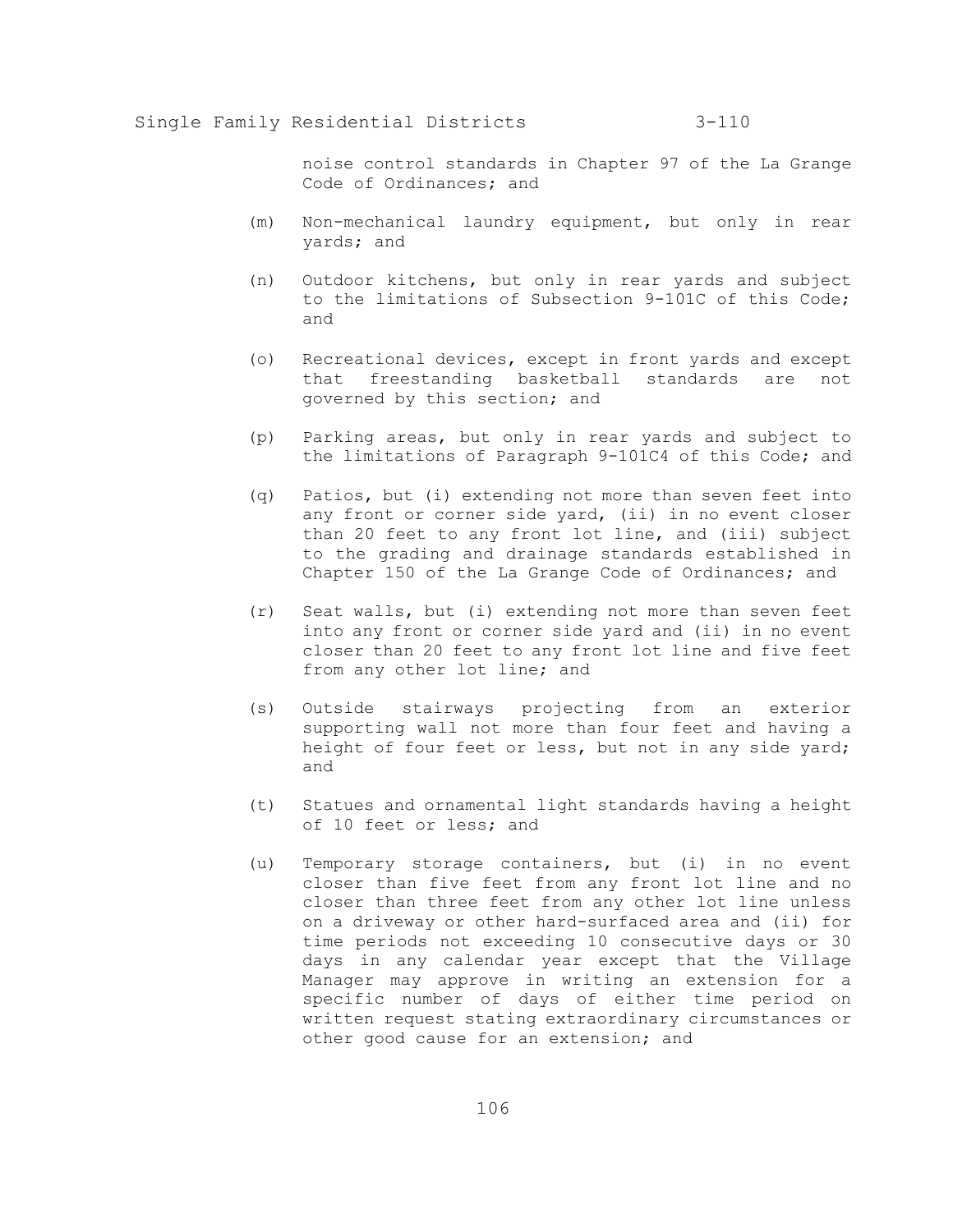- (v) Window wells for at-grade or sub-grade windows, but in no event closer than three feet from any lot line and not including any cover or appurtenances such as fences, blocks, stones or similar features extending higher than 12 inches above grade.
- 6. Special Setbacks from La Grange Road. Notwithstanding any other provision of this Code to the contrary, in the area lying between 47th Street and the southerly limits of the Village, no building or other structure in any area now or hereafter zoned on any Single Family Residential District shall have any wall or other portion of such building or structure within 85 feet of the centerline of La Grange Road.
- 7. Platted Building Lines. See Subsection 15-101F of this Code.
- 8. Front Yard Reduction Next to Existing Structures or Vacant Lots. The minimum required front yard for a lot in a single family residential district may be reduced under the following circumstances:
	- (a) If the subject lot abuts, on both sides, lots that already have been developed with residential uses, then the minimum front yard requirement for the subject lot may be reduced to the average of the setbacks of the buildings on the two abutting lots, but only if such average is less than 35 feet and provided, however, that no such front yard shall be less than 25 feet.
	- (b) If the subject lot abuts a vacant lot, a nonresidential use, or a street on one or both sides, then the minimum front yard applicable to the subject lot may be reduced to the average of (i) the setback of the building on any abutting developed lot and (ii) 35 feet, but only if such average is less than 35 feet and provided, however, that no such front yard shall be less than 25 feet.
- 107 9. Side and Rear Yard Regulations for Accessory Uses and Structures. Except as otherwise provided herein, parking areas wherever located and other detached